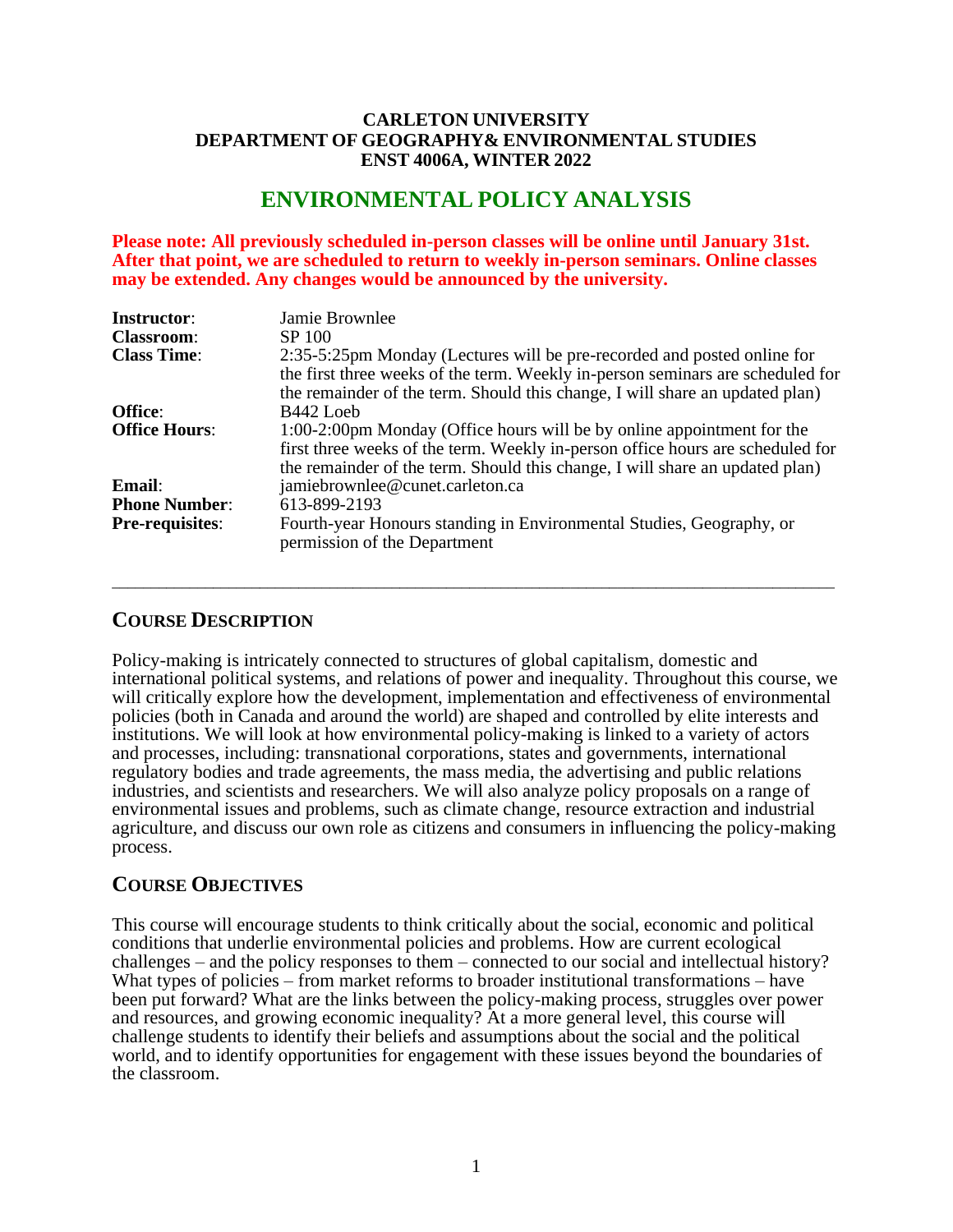## **READING MATERIALS**

- Students are not required to purchase books or a course pack for this course.
- All assigned readings will be available through Brightspace.

## **COURSE REQUIREMENTS AND EVALUATION**

## 1. *CLASS PARTICIPATION, PRESENTATIONS AND ATTENDANCE* **25%**

This is a reading intensive course. Students are strongly encouraged to keep up with the assigned readings and come to class prepared to discuss them. This is also a studentdriven course, meaning that students are expected to be active participants. The grade for this requirement will be distributed over three kinds of participation throughout the term: class participation, attendance and a presentation.

**Presentation**: Seminar participants will be expected to present on the readings and facilitate seminar discussions once during the term. The presentations will be done in groups. The purpose of the presentation is to briefly review and analyze the main arguments and themes presented in the readings, and then stimulate class discussion. Oral presentations should be approximately 15 minutes.

**Please note**: The in-class presentations are scheduled to begin the **fourth week of the term**, in keeping with the current plan to return to in-person classes after January 31st. For weeks two and three of the class, students can earn attendance/participation grades by submitting a short, one-page reflection paper of their key takeaways from the lectures and readings. Additional details on this requirement will be provided during the first lecture.

Should classes remain online beyond January 31st, presentations would be done online. Additional details will follow once plans are confirmed.

#### 2. *SHORT ASSIGNMENT, DUE FEBRUARY 14TH* **20%**

This paper will give students the opportunity to analyze the state of knowledge around a particular environmental problem and set of environmental policies proposed to respond to that problem. The paper should be approximately 6-7 double-spaced pages. Late papers will be penalized 5 percent per day. Additional details to follow in class.

## 3. *CRITICAL REACTION PAPER, DUE ON THE SELECTED WEEK* **20%**

The critical reaction paper will involve writing a critically reflective paper of approximately 6-7 double-spaced pages on all of the readings from one of the weeks during the term. The paper should briefly summarize some of the main arguments of the readings and then *analyze* the arguments within them. The point of the paper is to allow for a more sustained engagement with a topic that especially interests you. No other sources are expected to be used in the writing of this paper. Papers are due on the selected week. Please note that for the critical reaction paper, students are required to choose one of the weeks when they are *not* presenting on the readings.

#### 4. *FINAL PAPER, DUE APRIL 11TH* **35%**

Students will select their own paper topic, understanding that it must be relevant to the issues addressed in the course. While the paper can engage with some of the weekly readings, it must also reference additional academic sources. Papers will be graded on the quality of your research and writing, strength of your arguments and analysis, and your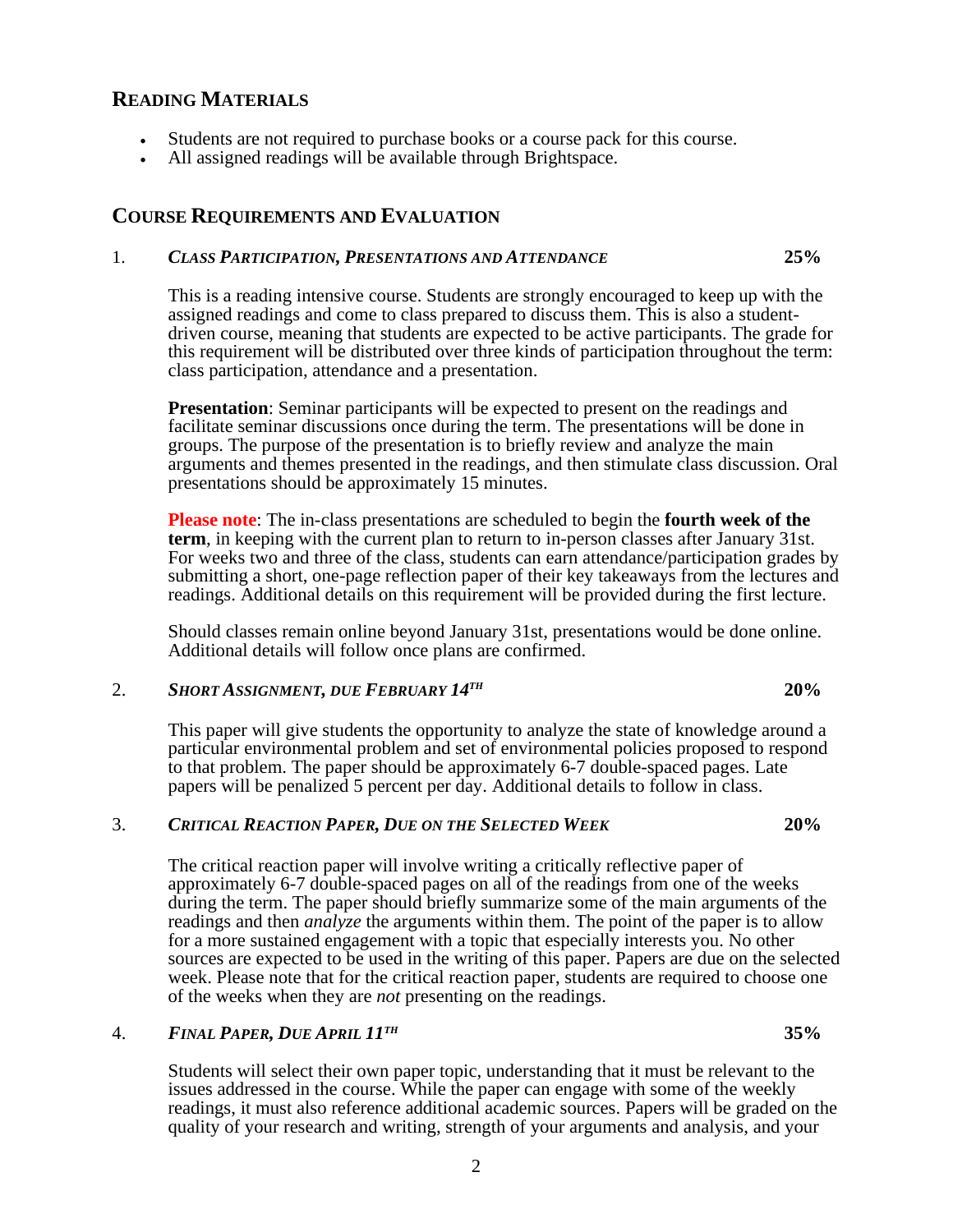ability to situate your arguments within existing debates. Students are encouraged to discuss paper ideas with me at any point during the term. The final paper should be approximately 12-15 double-spaced pages. Late papers will be penalized 5 percent per day. Additional details to follow in class.

## **COVID-19 PREVENTION MEASURES**

All members of the Carleton community are required to follow COVID-19 prevention measures and all mandatory public health requirements (e.g., wearing a mask, physical distancing, hand hygiene, respiratory and cough etiquette) and mandatory self-screening prior to coming to campus daily.

If you feel ill or exhibit COVID-19 symptoms while on campus or in class, please leave campus immediately, self-isolate, and complete the mandatory symptom reporting tool. For purposes of contact tracing, attendance will be taken in all classes and labs. Participants can check in using posted QR codes through the cuScreen platform where provided. Students who do not have a smartphone will be required to complete a paper process as indicated on the COVID-19 website.

All members of the Carleton community are required to follow guidelines regarding safe movement and seating on campus (e.g., directional arrows, designated entrances and exits, designated seats that maintain physical distancing). In order to avoid congestion, allow all previous occupants to fully vacate a classroom before entering. No food or drinks are permitted in any classrooms or labs.

For the most recent information about Carleton's COVID-19 response and required measures, please see the University's COVID-19 webpage and review the Frequently Asked Questions (FAQs). Should you have additional questions after reviewing, please contact covidinfo@carleton.ca

Please note that failure to comply with university policies and mandatory public health requirements, and endangering the safety of others are considered misconduct under the Student Rights and Responsibilities Policy. Failure to comply with Carleton's COVID-19 procedures may lead to supplementary action involving Campus Safety and/or Student Affairs.

## **GRADES**

In accordance with the Carleton University Undergraduate Calendar (p. 45), the letter grades assigned in this course will have the following percentage equivalents:

| $A+=90-100$    | $B_+ = 77 - 79$ | $C_{\pm} = 67 - 69$ | $D_{+} = 57 - 59$ |
|----------------|-----------------|---------------------|-------------------|
| $A = 85-89$    | $B = 73-76$     | $C = 63-66$         | $D = 53-56$       |
| $A = 80-84$    | $B = 70-72$     | $C = 60-62$         | $D = 50-52$       |
| $F =$ Relow 50 |                 |                     |                   |

Please note that standing in a course is determined by the course instructor subject to the approval of the Faculty Dean. This means that grades submitted by the instructor may be subject to revision. No grades are final until they have been approved by the Dean.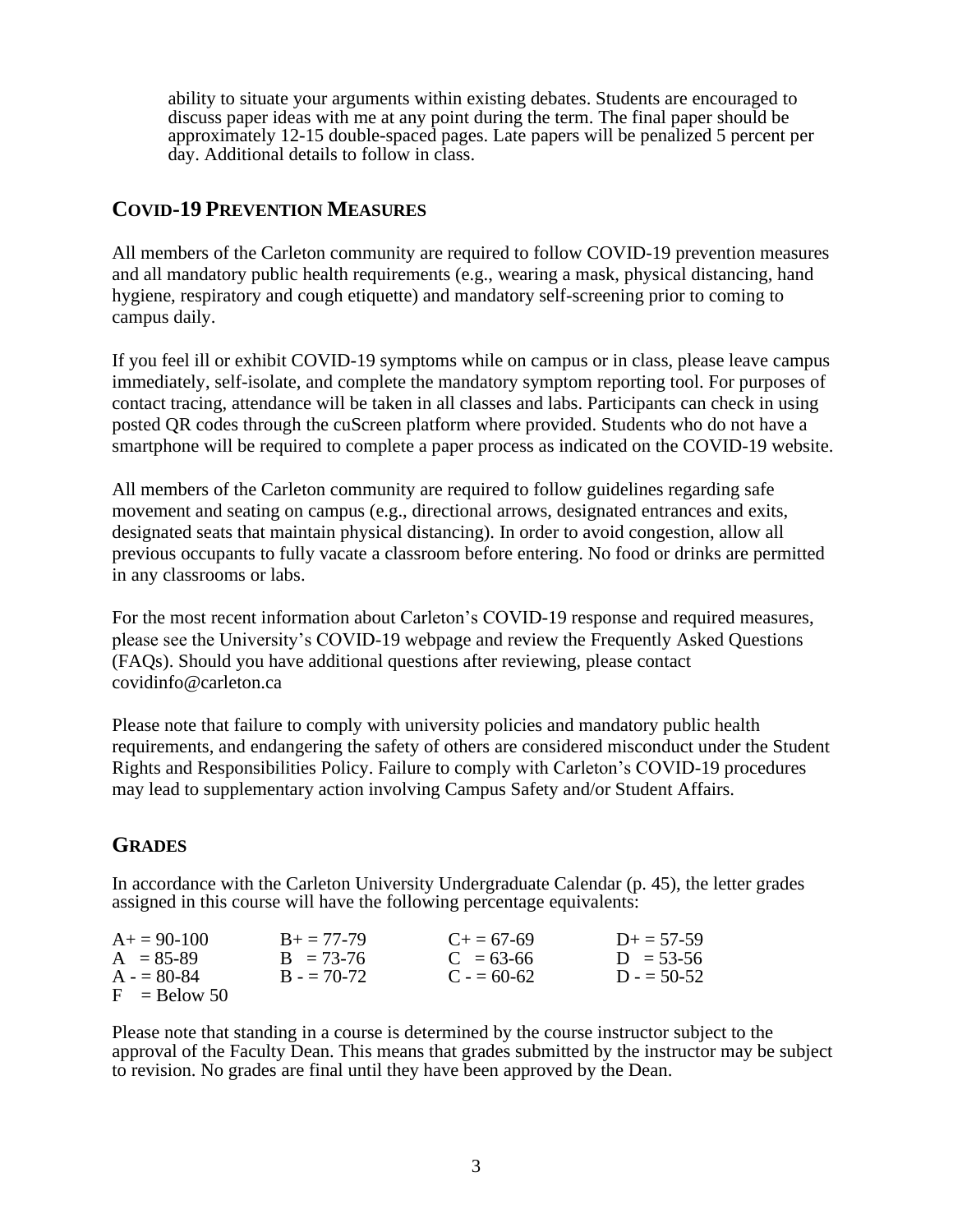## **ACADEMIC ACCOMMODATIONS**

You may need special arrangements to meet your academic obligations during the term. Carleton provides [academic accommodation to students](https://students.carleton.ca/course-outline/#survivors-of-sexual-violence) for reasons of disability, religious observance, pregnancy and/or parental leave, sexual violence, and student activities. In the context of the ongoing pandemic, Carleton also provides accommodations to help students navigate the disruptions caused by COVID-19.

Providing accommodations means providing alternatives to students who cannot perform the essential requirements of their academic programs due to the reasons mentioned above. At no time does academic accommodation undermine or compromise the learning objectives that are established by the academic authorities of the university.

For an accommodation request the processes are as follows:

**Pregnancy obligation**: write to me with any requests for academic accommodation during the first two weeks of class, or as soon as possible after the need for accommodation is known to exist. For accommodation regarding a formally-scheduled final exam, you must complete the [Pregnancy Accommodation Form.](https://carleton.ca/equity/contact/form-pregnancy-accommodation/)

**Religious obligation**: write to me with any requests for academic accommodation during the first two weeks of class, or as soon as possible after the need for accommodation is known to exist. For more details [click here.](https://carleton.ca/equity/focus/discrimination-harassment/religious-spiritual-observances/)

**Academic Accommodations for Students with Disabilities**: The Paul Menton Centre for Students with Disabilities (PMC) provides services to students with Learning Disabilities (LD), psychiatric/mental health disabilities, Attention Deficit Hyperactivity Disorder (ADHD), Autism Spectrum Disorders (ASD), chronic medical conditions, and impairments in mobility, hearing, and vision. If you have a disability requiring academic accommodations in this course, please contact the PMC at 613-520-6608 or [pmc@carleton.ca](mailto:pmc@carleton.ca) for a formal evaluation. If you are already registered with the PMC, contact your PMC coordinator to send me your Letter of Accommodation at the beginning of the term, and no later than two weeks before the first inclass scheduled test or exam requiring accommodation (if applicable). After requesting accommodation from PMC, meet with me to ensure accommodation arrangements are made. Please consult the PMC website for the deadline to request accommodations for the formallyscheduled exam (if applicable).

## **Survivors of Sexual Violence**

As a community, Carleton University is committed to maintaining a positive learning, working and living environment where sexual violence will not be tolerated, and where survivors are supported through academic accommodations as per Carleton's Sexual Violence Policy. For more information about the services available at the university and to obtain information about sexual violence and/or support, visit: <https://carleton.ca/equity/sexual-assault-support-services>

## **Accommodation for Student Activities**

Carleton University recognizes the substantial benefits, both to the individual student and for the university, that result from a student participating in activities beyond the classroom experience. Reasonable accommodation will be provided to students who compete or perform at the national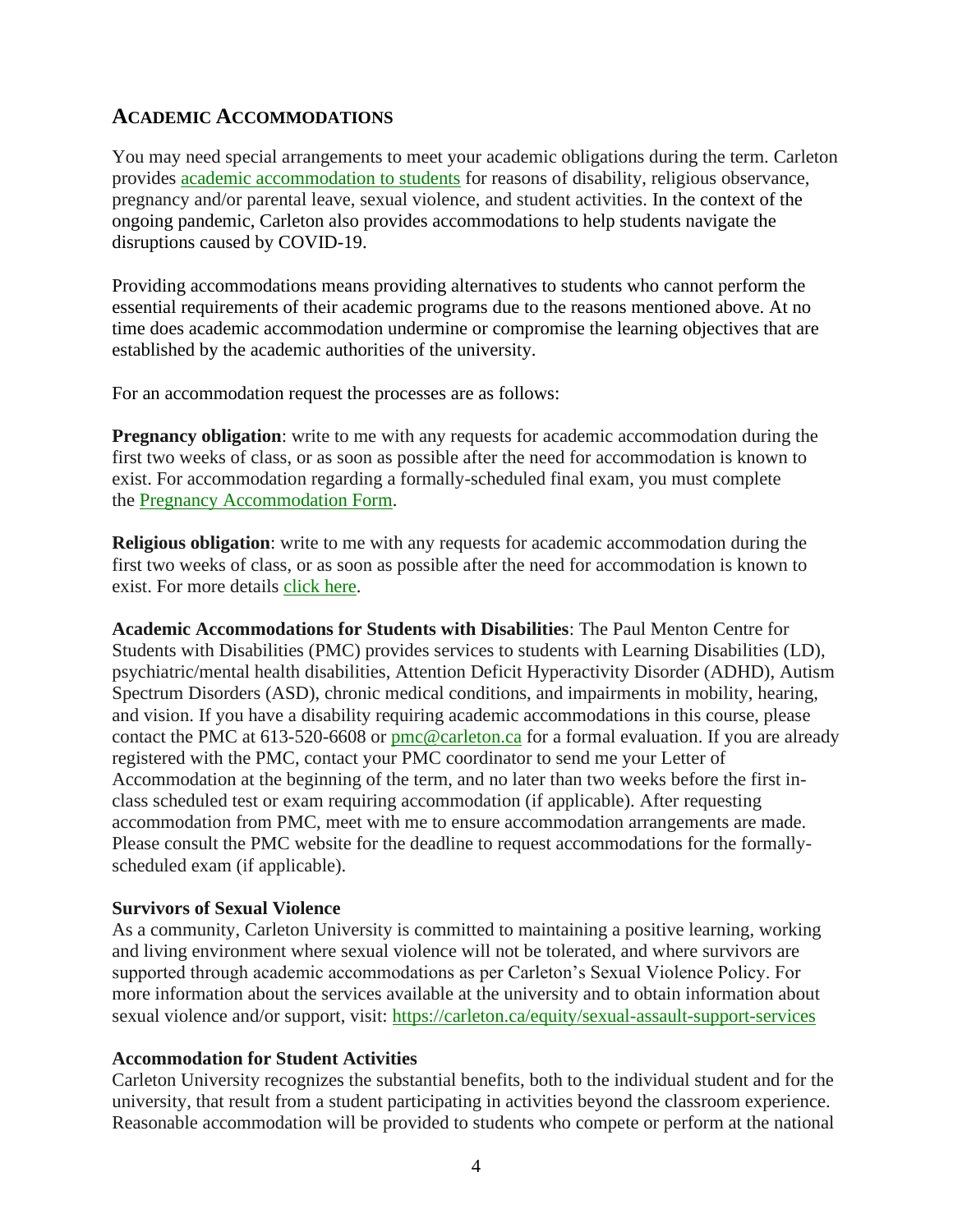or international level. Write to me with any requests for academic accommodation during the first two weeks of class, or as soon as possible after the need for accommodation is known to exist. <https://carleton.ca/senate/wp-content/uploads/Accommodation-for-Student-Activities-1.pdf>

## **Academic Accommodation Requests Related to COVID-19**

Since the beginning of the COVID-19 pandemic, Carleton has temporarily suspended the need for doctor's notes or medical certificates for academic accommodation requests related to COVID-19. This decision was made in recognition of the fact that alternate course delivery and assessment methods present unique challenges. In place of a doctor's note or medical certificate, students are advised to complete the [self-declaration form](https://carleton.ca/registrar/wp-content/uploads/self-declaration.pdf) available on the Registrar's Office website to request academic accommodation for missed course work including exams and assignments. Students are also encouraged to connect directly with their instructor to discuss required accommodations arising from the COVID-19 situation.

# **ACADEMIC INTEGRITY AND PLAGIARISM**

Students should familiarize themselves with Carleton's Academic Integrity Policy: <https://carleton.ca/secretariat/wp-content/uploads/Academic-Integrity-Policy-2021.pdf>

The Academic Integrity Policy defines plagiarism as "*presenting, whether intentionally or not, the ideas, expression of ideas or work of others as one's own."* This includes reproducing or paraphrasing portions of someone else's published or unpublished material, regardless of the source, and presenting these as one's own without proper citation or reference to the original source. Examples of sources from which the ideas, expressions of ideas or works of others may be drawn from include but are not limited to: books, articles, papers, literary compositions and phrases, performance compositions, chemical compounds, art works, laboratory reports, research results, calculations and the results of calculations, diagrams, constructions, computer reports, computer code/software, material on the internet and/or conversations.

Examples of plagiarism include, but are not limited to:

- any submission prepared in whole or in part, by someone else;
- using ideas or direct, verbatim quotations, paraphrased material, algorithms, formulae, scientific or mathematical concepts, or ideas without appropriate acknowledgment in any academic assignment;
- using another's data or research findings without appropriate acknowledgement; and
- failing to acknowledge sources through the use of proper citations when using another's work and/or failing to use quotations marks.

Plagiarism is a serious offence that cannot be resolved directly by the course's instructor. The Associate Dean of the Faculty conducts a rigorous investigation, including an interview with the student, when an instructor suspects a piece of work has been plagiarized. Penalties are not trivial. They can include a final grade of "F" for the course or even suspension or expulsion from the University.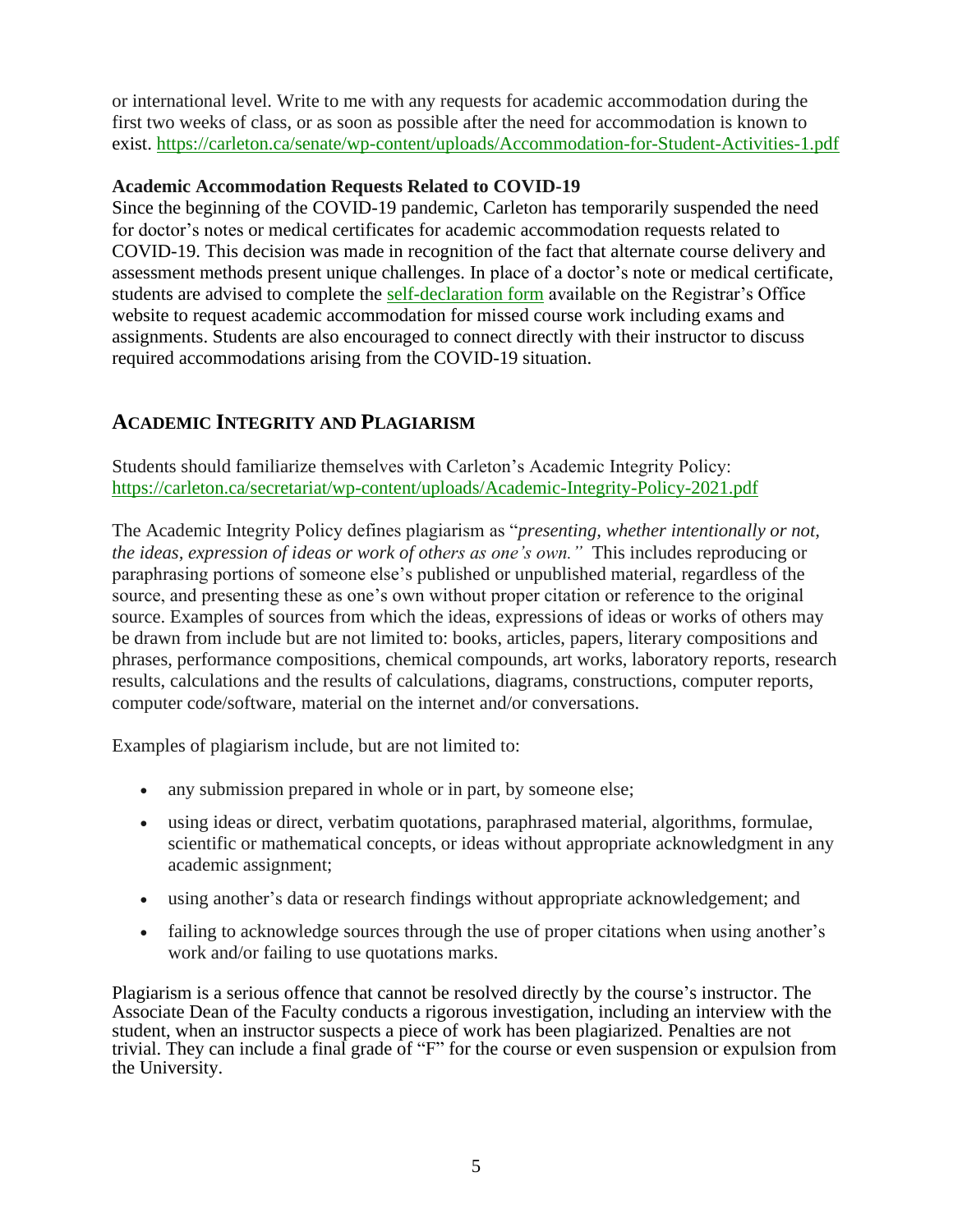# **COURSE CALENDAR**

#### **WEEK ONE – JANUARY 10TH INTRODUCTION TO THE COURSE**

- Introduction to the course: overview, themes, lectures, readings and assignments
- Presentation schedule

#### **WEEK TWO – JANUARY 17TH CORPORATE PERSONHOOD, CORPORATE ENVIRONMENTALISM AND CORPORATE SOCIAL RESPONSIBILITY**

#### *READINGS*

- Joshua Karliner. 1997. "The Greening of Global Reach" in *The Corporate Planet: Ecology and Politics in the Age of Globalization*. San Francisco: Sierra Club. pp. 30-47.
- Joel Bakan. 2004. "Business as Usual" in *The Corporation: The Pathological Pursuit of Profit and Power*. Toronto: Viking. pp. 28-59.
- Joel Bakan. 2020. "The New Corporation" in *The New Corporation: How 'Good' Corporations are Bad for Democracy*. Toronto: Allen Lane. pp. 7-35.

#### **WEEK THREE – JANUARY 24TH ENVIRONMENTAL POLICY-MAKING IN THE ERA OF NEOLIBERALISM AND GLOBALIZATION**

## *READINGS*

- Joel Bakan. 2020. "The Corporate Liberation Movement" in *The New Corporation: How 'Good' Corporations are Bad for Democracy*. Toronto: Allen Lane. pp. 59-80.
- Wayne Ellwood. 2014. "The Growth Machine" in *The No-Nonsense Guide to Degrowth and Sustainability*. Oxford: New Internationalist. pp. 15-34.
- Hadrian Mertins-Kirkwood and Ben Smith. 2019. "Digging for Dividends: The Use and Abuse of Investor-State Dispute-Settlement by Canadian Investors Abroad." Ottawa: Canadian Centre for Policy Alternatives. pp. 4-34.

#### **WEEK FOUR – JANUARY 31ST A HISTORY OF THE PUBLIC RELATIONS INDUSTRY AND ITS IMPACTS ON ENVIRONMENTAL POLICY AND THE ENVIRONMENTAL MOVEMENT**

## *READINGS*

- Joshua Karliner. 1997. "The Emerald City" in *The Corporate Planet: Ecology and Politics in the Age of Globalization*. San Francisco: Sierra Club. pp. 168-194.
- Melissa Aronczyk. 2018. "Public Relations, Issue Management, and the Transformation of American Environmentalism, 1948–1992." *Enterprise & Society* 19 (4): pp. 836-859.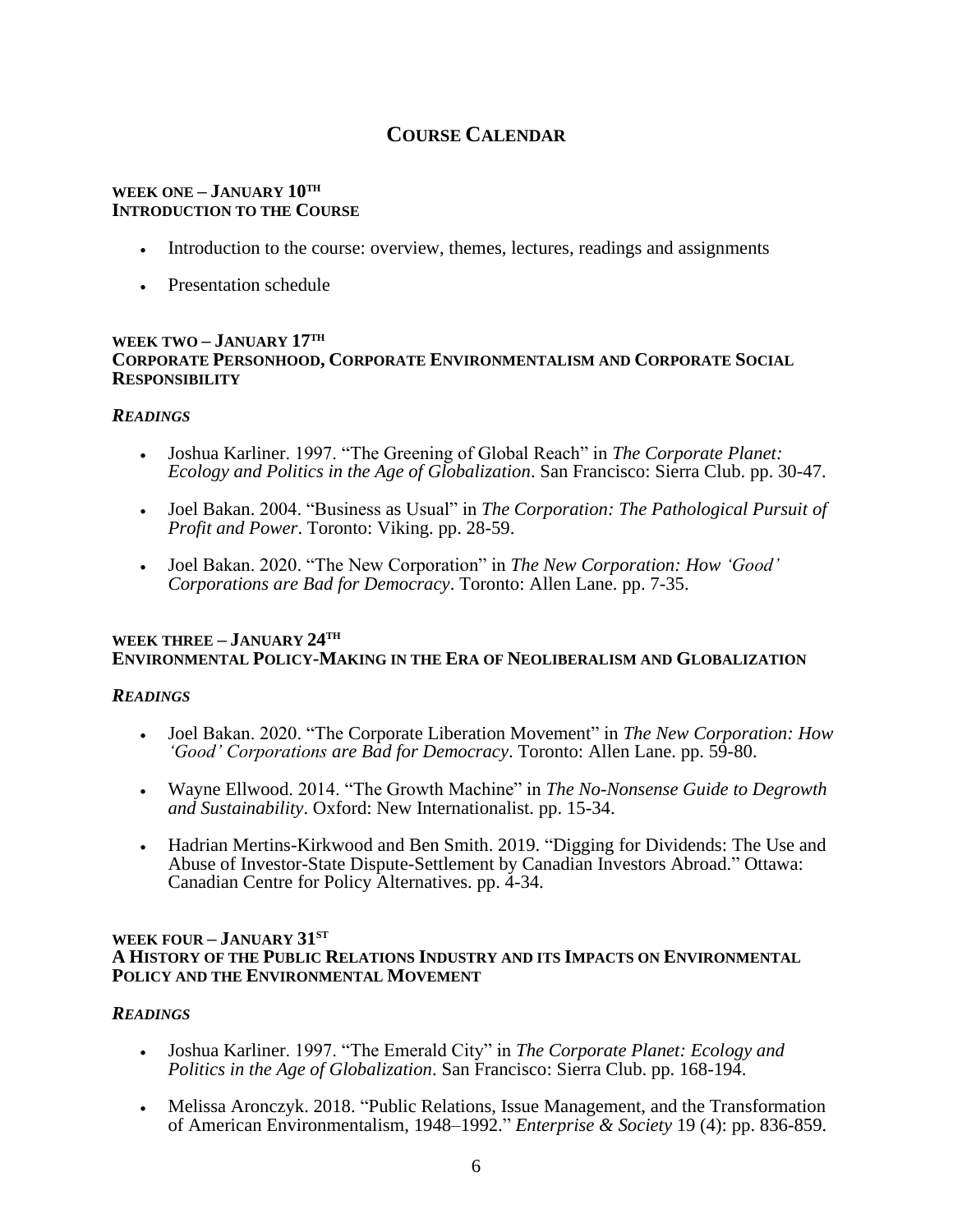• Sheldon Rampton and John Stauber. 2001. "Global Warming is Good for You" in *Trust Us, We're Experts!* New York: Centre for Media and Democracy. pp. 267-283.

### **WEEK FIVE – FEBRUARY 7 TH THE POLITICS OF CONSUMPTION: ADVERTISING, INEQUALITY AND CONSUMER CULTURE**

### *READINGS*

- Sharon Beder. 2009. "Turning Children into Consumers" in *This Little Kiddy Went to Market: The Corporate Capture of Childhood*. London: Pluto Press. pp. 6-22.
- J.B. MacKinnon. 2021. "We Don't Shop Equally, So We Won't Stop Equally" and "Suddenly We're Winning the Fight Against Climate Change" in *The Day the World Stops Shopping: How Ending Consumerism Saves the Environment and Ourselves*. New York: HarperCollins. pp. 31-41; 57-67.
- Michael Maniates. 2002. "Individualization: Plant a Tree, Buy a Bike, Save the World?" in *Confronting Consumption*. London: MIT Press. pp. 43-66.

#### **WEEK SIX – FEBRUARY 14TH EXPLORING FEDERAL ENVIRONMENTAL POLICY-MAKING IN CANADA**

### *READINGS*

- Robert MacNeil. 2019. "A Brief History of Canadian Climate Policy" in *Thirty Years of Climate Failure: Understanding Canadian Climate Policy*. Halifax: Fernwood. pp. 9-39
- Chris Turner. 2013. "Landscape at Twilight" in *The War on Science: Muzzled Scientists and Wilful Blindness in Stephen Harper's Canada*. Vancouver: Greystone. pp. 17-46.
- Martin Lukacs. 2019. "How Justin Learned to Stop Worrying and Love the (Alberta Carbon) Bomb" in *The Trudeau Formula: Seduction and Betrayal in an Age of Discontent*. Montreal: Black Rose Books. pp. 95-130.

# **FEBRUARY 21ST – WINTER BREAK, NO CLASS**

#### **WEEK SEVEN – FEBRUARY 28TH TAR SANDS, PIPELINES AND PETRO-POLITICS**

#### *READINGS*

- David Hughes. 2021. "Canada's Energy Sector: Status, Evolution, Revenue, Employment, Production Forecasts, Emissions and Implications for Emissions Reduction." Ottawa: Canadian Centre for Policy Alternatives. pp. 8-58.
- Angela Carter. 2016. "The Petro-Politics of Environmental Regulation in the Tar Sands" in *First World Petro-politics: The Political Ecology and Governance of Alberta*. Toronto: University of Toronto Press. pp. 152-177.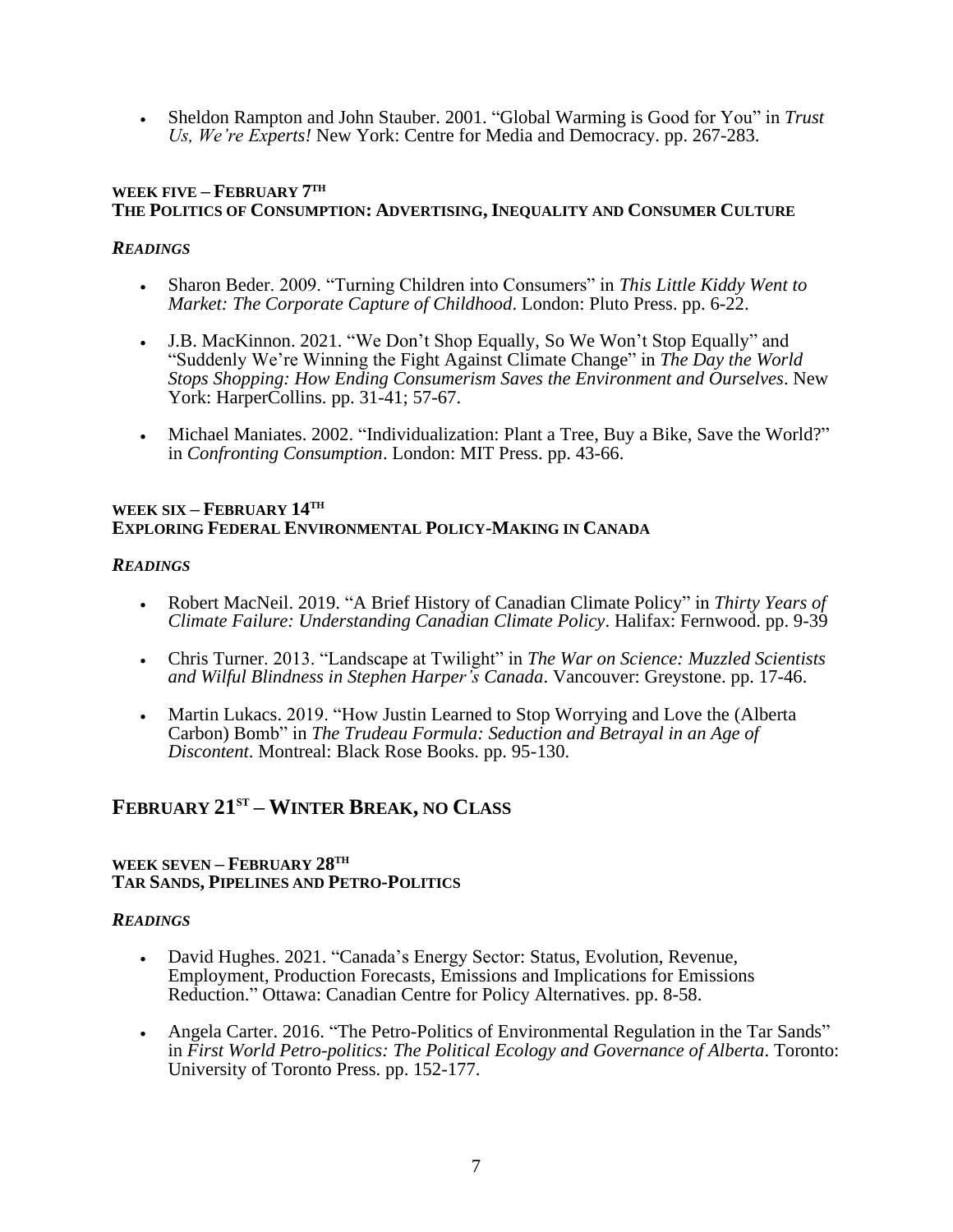• Gordon Laxer. 2015. "Alberta: Fossil-Fuel Belt or Green Powerhouse?" in *After the Sands: Energy and Ecological Security for Canadians*. Vancouver: Douglas & McIntyre. pp. 109-133.

### **WEEK EIGHT – MARCH 7 TH UNDERSTANDING CLIMATE CHANGE DENIAL: OUT WITH THE OLD, IN WITH THE NEW?**

## *READINGS*

- Kate Aronoff. 2021. "Climate Denial is Dead" in *Overheated: How Capitalism Broke the Planet – and How We Fight Back*. New York: Bold Type Books. pp. 21-41.
- Seth Klein. 2020. "What We're Up Against: The New Climate Denialism in Canada" in *A Good War: Mobilizing Canada for the Climate Emergency*. Toronto: ECW Press. pp. 25-56.
- Shannon Daub, Gwendolyn Blue, Lise Rajewicz and Zoë Yunker. 2021. "Episodes in the New Climate Denialism" in *Regime of Obstruction: How Corporate Power Blocks Energy Democracy*. Edmonton: AU Press. pp. 225-241.

#### **WEEK NINE – MARCH 14TH CLIMATE CHANGE AND OUR RENEWABLE ENERGY FUTURE (PART ONE): THE GLOBAL ECONOMIC CRISIS AND PUBLIC SECTOR AUSTERITY**

## *READINGS*

- David McNally. 2011. "The Great Panic of 2008" in *Global Slump: The Economics and Politics of Crisis and Resistance*. Halifax: Fernwood. pp. 13-24.
- Naomi Klein. 2014. "Public and Paid For: Overcoming the Ideological Blocks to the Next Economy" in *This Changes Everything: Capitalism vs. the Climate*. Toronto: Knopf. pp. 96-119.
- Zoe Holman. 2021. "On a Thought and a Prayer: Austerity, Climate Denialism, and Disaster in Neoliberal Australia" in *The Political Ecology of Austerity: Crisis, Social Movements, and the Environment*. New York: Routledge. pp. 33-48.

#### **WEEK TEN – MARCH 21ST CLIMATE CHANGE AND OUR RENEWABLE ENERGY FUTURE (PART TWO): MOBILIZING FOR THE CLIMATE EMERGENCY AND THE PROSPECTS FOR A GREEN NEW DEAL**

## *READINGS*

- Naomi Klein. 2014. "Planning and Banning: Slapping the Invisible Hand, Building a Movement" in *This Changes Everything: Capitalism vs. the Climate*. Toronto: Knopf. pp. 120-141.
- Seth Klein. 2020. "Ready to Rally: Marshalling Public Opinion, Then and Now" and "Mobilizing Labour: Just Transition, Then and Now" in *A Good War: Mobilizing Canada for the Climate Emergency*. Toronto: ECW Press. pp. 59-78; 207-241.
- Kate Aronoff. 2021. "New Scenarios" in *Overheated: How Capitalism Broke the Planet – and How We Fight Back*. New York: Bold Type Books. pp. 141-158.